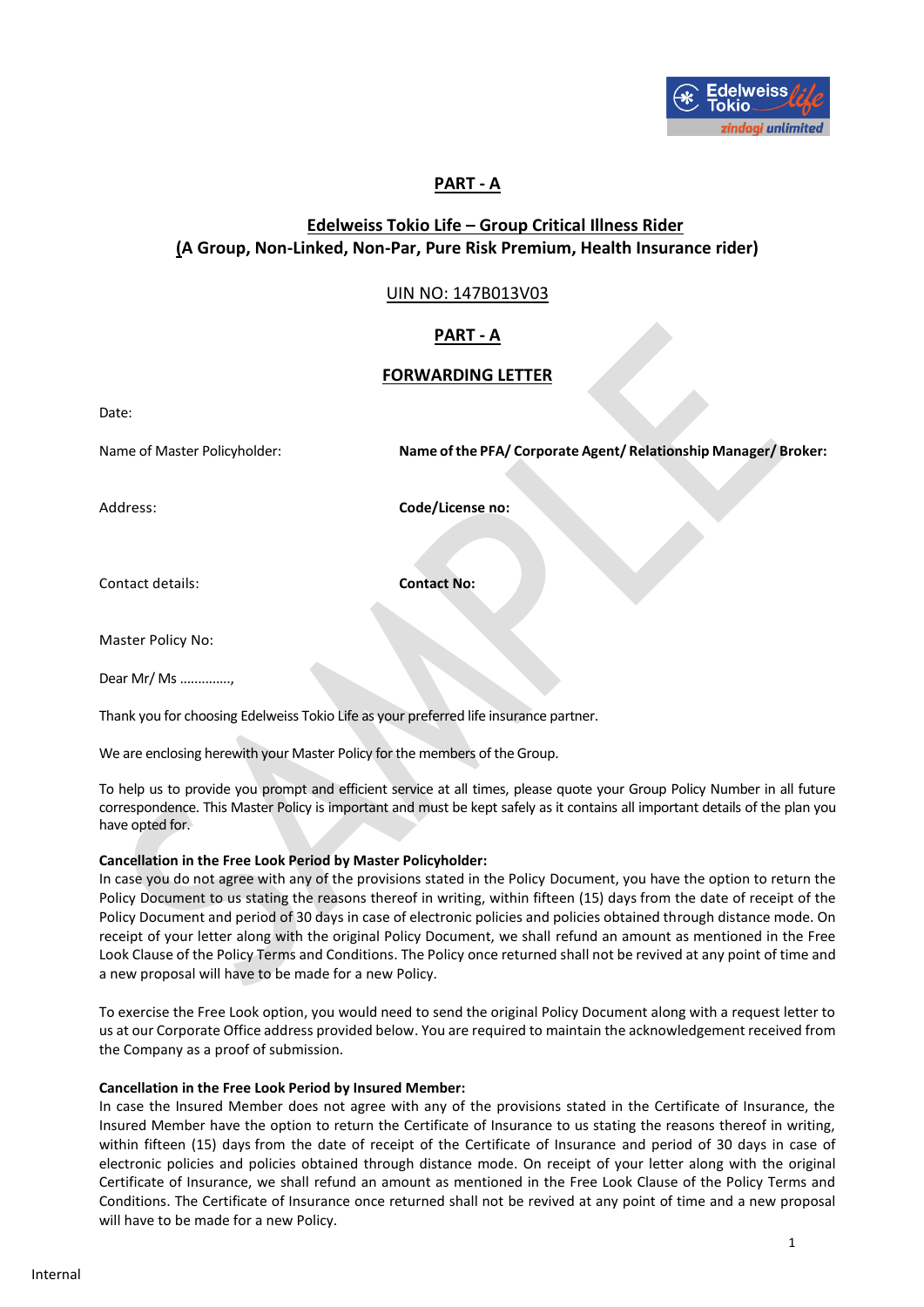To exercise the Free Look option, you would need to send the original Certificate of Insurance along with a request letter to us at our Corporate Office address provided below. You are required to maintain the acknowledgement received from the Company as a proof of submission.

In case you have any queries or need any assistance, please call our Service Expert at 1800 2121 212 between 9:00 am to 9:00 pm, 7 days a week or write to us at corp-care@edelweisstokio.in

We look forward to a long and happy association with you and as a part of our corporate philosophy; we will constantly endeavor to provide you our best service and support at all times.

We look forward to a warm and enduring relationship with your organization.

Regards, **For Edelweiss Tokio Life Insurance Company Limited**

**Authorised Signatory**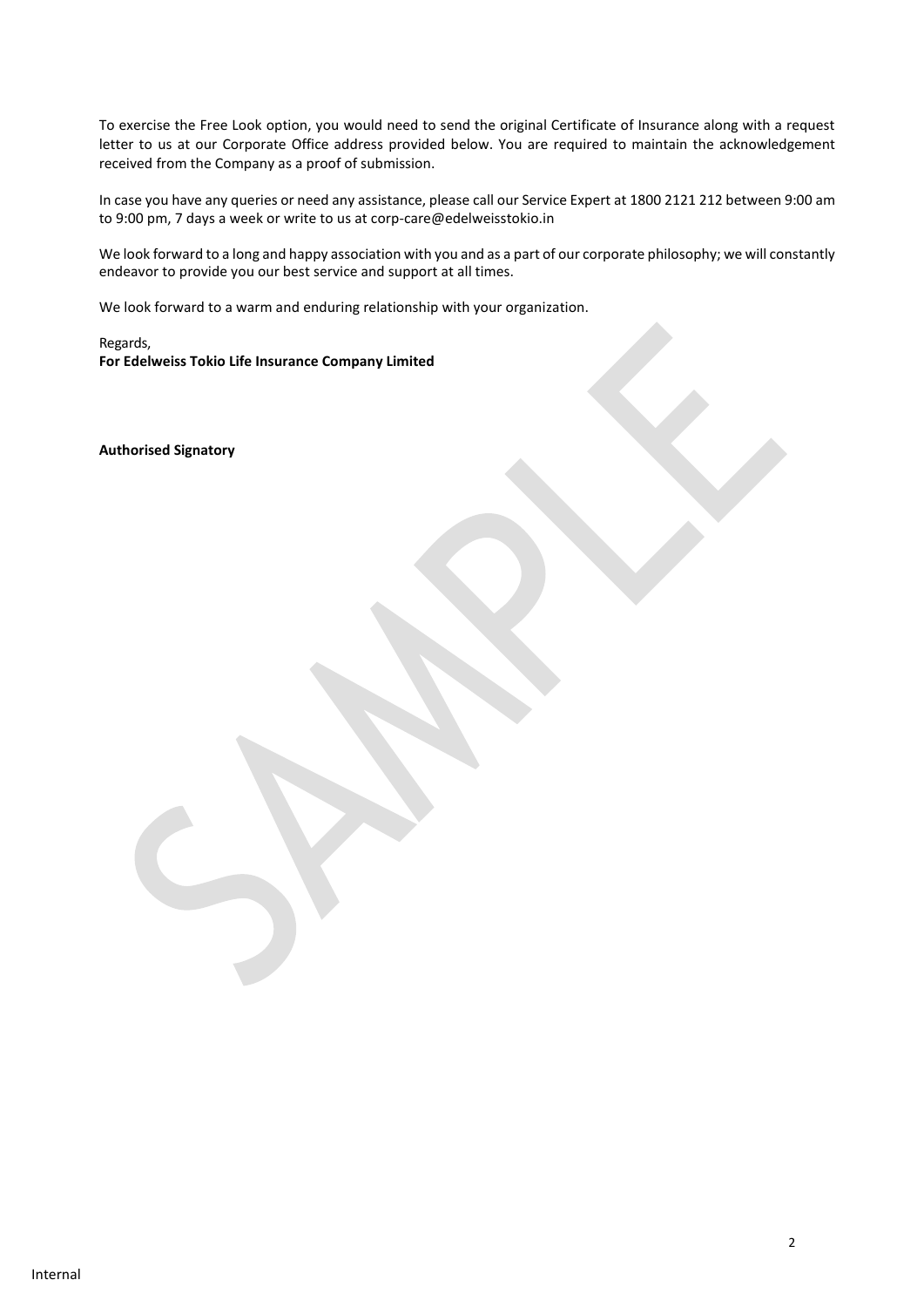### **Edelweiss Tokio Life Insurance Company Limited Registered Office: 6 th Floor, Tower 3, Wing 'B', Kohinoor City, Kirol Road, Kurla (W), Mumbai 400070. Corporate Office: 4th Floor, Tower 3, Wing 'B', Kohinoor City, Kirol Road, Kurla (W), Mumbai 400070**

### **Rider Policy Document - Edelweiss Tokio Life - Group Critical Illness Rider (A Group, Non-Linked, Non-Par, Pure Risk Premium, Health Insurance rider)**

 **UIN No: 147B013V03** 

### **POLICY PREAMBLE**

This document is the evidence of a contract of insurance between Edelweiss Tokio Life Insurance Company Limited ('the Company') and the Master Policyholder as described in the Policy Schedule given below. This Policy is based on the Proposal made by the within named Master Policyholder and submitted to the Company along with the required documents such as signed quotation sheet, Member Data, declarations, statements, other information. This Policy is effective upon receipt and realisation, by the Company, of the consideration payable under the Policy. This Policy is written under and will be governed by the applicable laws in force in India and all Premiums and Benefits are expressed and payable in Indian Rupees.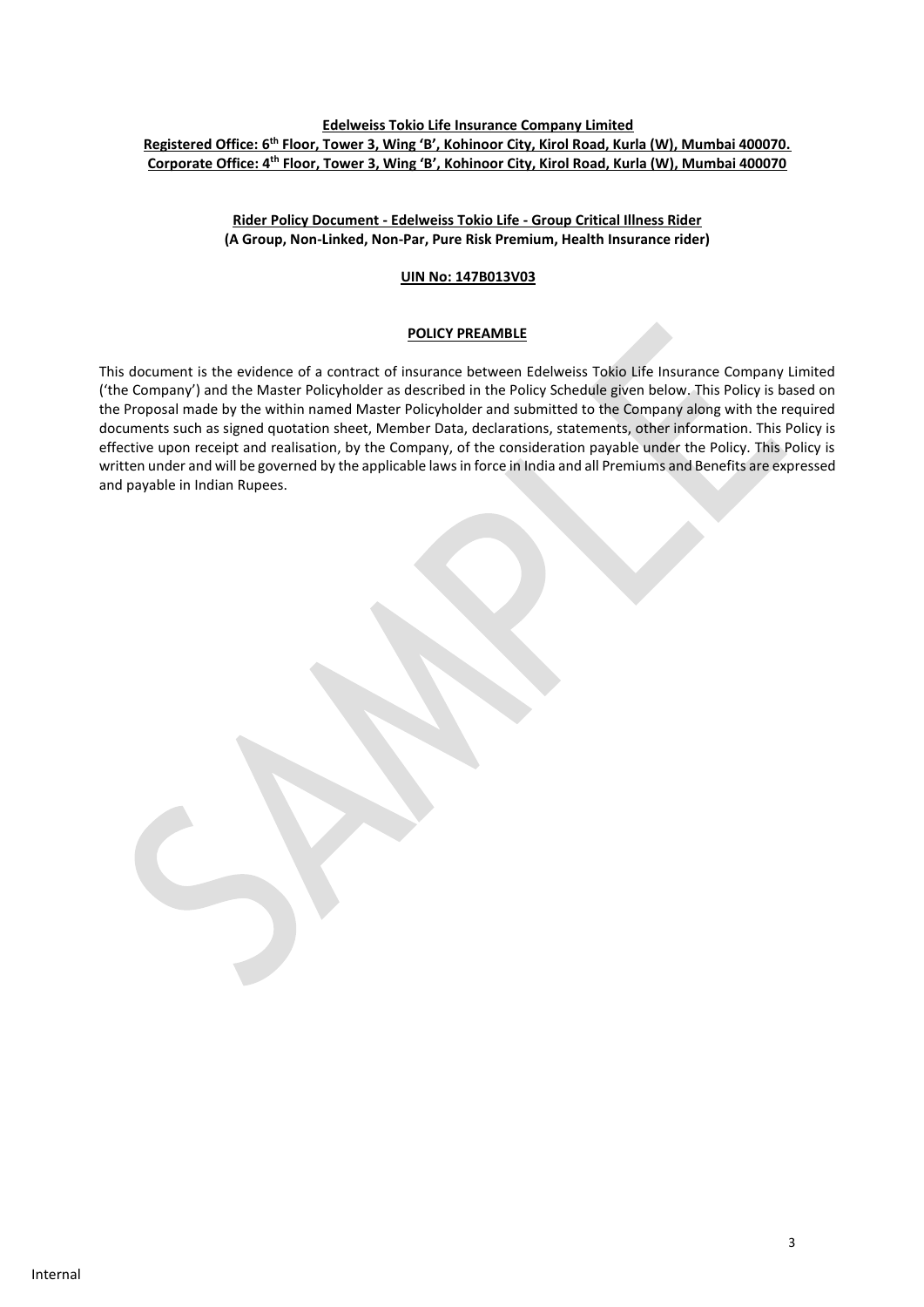# **RIDER SCHEDULE**

| <b>Group Master Policy Number</b> | Plan Name & UIN No                        |
|-----------------------------------|-------------------------------------------|
|                                   | Group Critical Illness Rider & 147B013V03 |

| <b>Master Policy Holder</b>                                |            |
|------------------------------------------------------------|------------|
| <b>Policy Commencement Date</b>                            |            |
| <b>Risk Commencement Date</b>                              |            |
| <b>Annual Renewal Date</b>                                 |            |
| No. Of Insured Members<br>(As On Policy Commencement Date) |            |
| Total Sum Assured -<br>(As On Policy Commencement Date)    |            |
| Mode Of Premium                                            |            |
| Rider Premium (Annual)                                     |            |
| <b>Applicable Taxes</b>                                    |            |
| <b>Total Premium (Annual)</b>                              |            |
| <b>Modal Premium</b>                                       |            |
| Modal Premium plus Applicable<br><b>Taxes</b>              |            |
| <b>Spouse Cover Option</b>                                 | $\sqrt{N}$ |
| <b>Special Conditions</b>                                  |            |

Consolidated Stamp Duty paid: Rs.<< POL-STMP-DUTY-AMT>>/- paid by Pay Order, vide Mudrank receipt no: **\_\_\_\_\_\_** dated **\_\_\_\_\_\_\_\_\_\_\_**

For **Edelweiss Tokio Life Insurance Company Limited** 

### **Authorised Signatory**

*This Policy Document is signed using a digital signature for and on behalf of Edelweiss Tokio Life Insurance Company Limited.* 

**We request you to go through the Policy Document and check for the accuracy of information provided therein. In case you notice any mistake you may return the Policy Document to us for necessary correction.**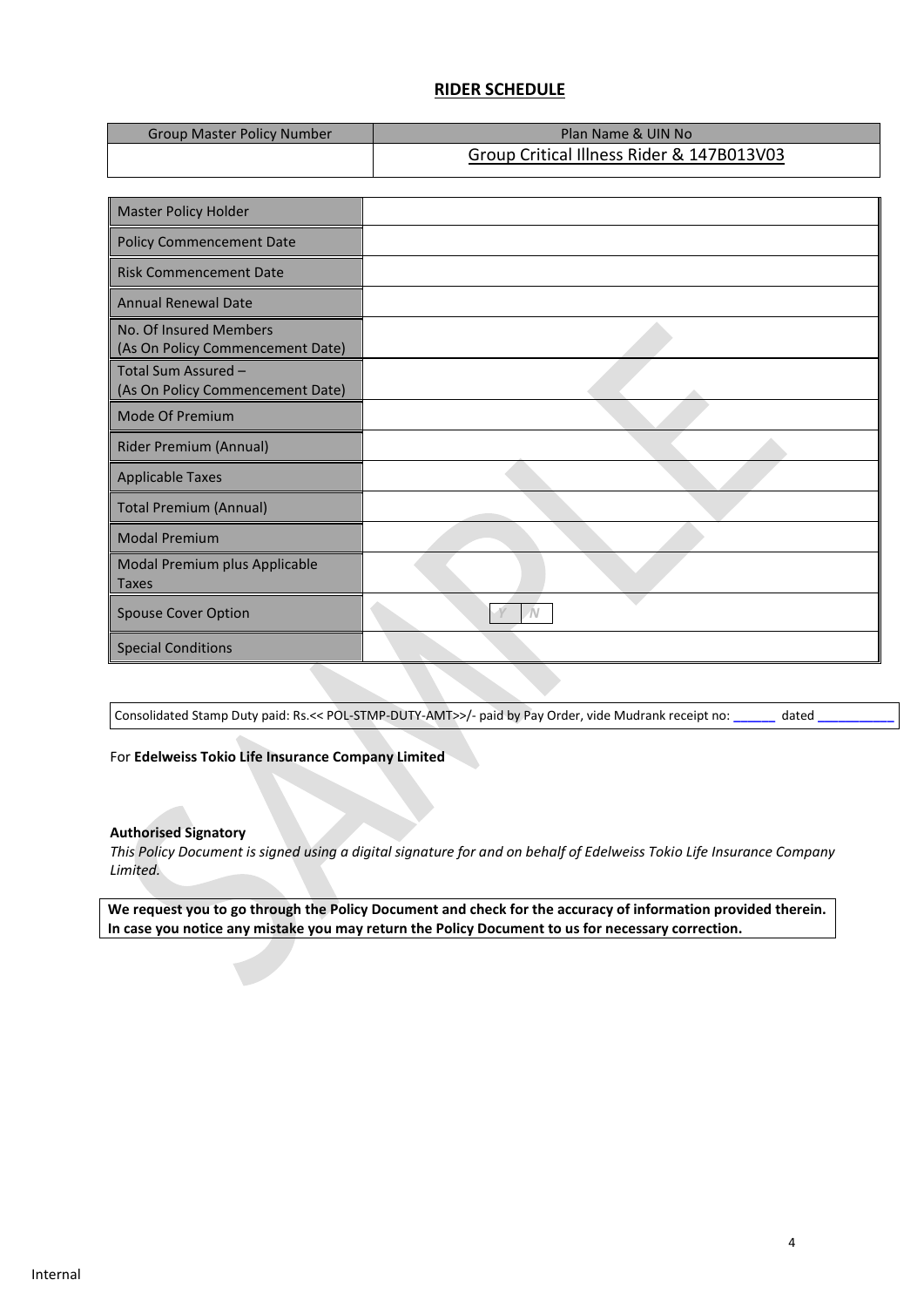# **PART B DEFINITIONS**

| <b>Defined Term</b>                  | <b>Meaning</b>                                                                                                                                                                                                                                                                                                                                                                                                                                                                                                                                                                                                                                                                                                                                                                                                                                                                                                                                                                                                                                                                                                                                                                                                                                                                                                                                                            |  |
|--------------------------------------|---------------------------------------------------------------------------------------------------------------------------------------------------------------------------------------------------------------------------------------------------------------------------------------------------------------------------------------------------------------------------------------------------------------------------------------------------------------------------------------------------------------------------------------------------------------------------------------------------------------------------------------------------------------------------------------------------------------------------------------------------------------------------------------------------------------------------------------------------------------------------------------------------------------------------------------------------------------------------------------------------------------------------------------------------------------------------------------------------------------------------------------------------------------------------------------------------------------------------------------------------------------------------------------------------------------------------------------------------------------------------|--|
| <b>Accident</b>                      | An accident means sudden, unforeseen and involuntary event caused by external, visible and<br>violent means.                                                                                                                                                                                                                                                                                                                                                                                                                                                                                                                                                                                                                                                                                                                                                                                                                                                                                                                                                                                                                                                                                                                                                                                                                                                              |  |
| <b>Active-At-Work</b><br>Clause      | "All employees who have availed more than 10 continuous days of leave on grounds of sickness<br>in the last one year (including the date of commencement of coverage) before the date of<br>commencement of the policy or for new employees before the date of joining the group<br>(including date of joining the group) are considered as not Active-at-work."                                                                                                                                                                                                                                                                                                                                                                                                                                                                                                                                                                                                                                                                                                                                                                                                                                                                                                                                                                                                          |  |
| <b>Approved</b><br><b>Specialist</b> | means a person qualifying as Doctor/Certified Physician and also holds either Post Graduate<br>Diploma or Post Graduate degree in Specialist field being recognized by MCI or of the respective<br>States of India, if so required and acting within the scope of the license of registration granted to<br>him/her. The following are fields currently recognised by MCI.<br>Anesthesiology, Aviation Medicine, Anatomy, Biochemistry, Biophysics, Cardiology, Clinical<br>Hematology, Clinical Pathology, Clinical Pharmacology, Community Medicine, Dermatology,<br>Venerology and Leprosy, Endocrinology, Family Medicine, Forensic Medicine, General Medicine,<br>Geriatrics, Immuno Haematology and Blood Transfusion, Immunology, Marine Medicine, Medical<br>Gastroenterology, Medical Genetics, Medical Oncology, Microbiology, Neonatology, Nephrology,<br>Neurology, Neuro radiology, Nuclear Medicine, Nutrition, Obstetrics & Gynecology, Occupational<br>Health, Ophthalmology, Orthopedics, Oto-Rhino Laryngology, Pathology, Paediatrics,<br>Pharmacology, Physical Medicine Rehabilitation, Physiology, Psychiatry, Public Health, Radiation<br>Medicine, Radio diagnosis, Radiological Physics, Radio therapy, Rheumatology, Sports Medicine,<br>Tropical Medicine & Health, Tuberculosis & Respiratory Medicine or Pulmonary Medicine and<br>Virology. |  |
| Day Care Centre                      | A day care centre means any institution established for day care treatment of illness and / or<br>injuries or a medical setup with a hospital and which has been registered with the local<br>authorities, wherever applicable, and is under supervision of a registered and qualified medical<br>practitioner AND must comply with all minimum criterion as under:-<br>has qualified nursing staff under its employment<br>1.<br>2.<br>has qualified medical practitioner (s) in charge<br>has a fully equipped operation theatre of its own where surgical procedures are carried out<br>3.<br>maintains daily records of patients and will make these accessible to the Insurance company's<br>4.<br>authorized personnel.                                                                                                                                                                                                                                                                                                                                                                                                                                                                                                                                                                                                                                             |  |
| Day Care<br><b>Treatment</b>         | Day care treatment means medical treatment, and/or surgical procedure which is:<br>undertaken under General or Local Anesthesia in a hospital/day care centre in less than 24<br>1.<br>hours because of technological advancement, and<br>which would have otherwise required a hospitalization of more than 24 hours.<br>2.<br><b>Exclusions</b><br>Treatment normally taken on an out-patient basis is not included in the scope of this definition.                                                                                                                                                                                                                                                                                                                                                                                                                                                                                                                                                                                                                                                                                                                                                                                                                                                                                                                    |  |
| Doctor/Certified<br>Physician        | Means a person who holds a degree of a recognized medical institute and is registered by Medical<br>Council of India or of the respective states of India, if so required and acting within the scope of<br>the license of registration granted to him/her. The definition would include Physician, Specialist,<br>Anaesthetist and Surgeon and specifically excludes doctors / practitioners in non-allopathic fields                                                                                                                                                                                                                                                                                                                                                                                                                                                                                                                                                                                                                                                                                                                                                                                                                                                                                                                                                    |  |
| <b>Free Cover Limit</b><br>(FCL)     | Free Cover Limit (FCL) is decided at the time of quotation/ Renewal and is based on Group size<br>and Sum Assured with a pre-defined formula. In case of members crossing FCL, the acceptance<br>would be as per the Underwriting Guidelines of the Company.                                                                                                                                                                                                                                                                                                                                                                                                                                                                                                                                                                                                                                                                                                                                                                                                                                                                                                                                                                                                                                                                                                              |  |
| <b>Grace Period</b>                  | Grace period means the specified period of time immediately following the premium due date<br>during which a payment can be made to renew or continue a policy in force without loss of<br>continuity benefits such as waiting periods and coverage of pre existing diseases. Coverage is not<br>available for the period for which no premium is received.                                                                                                                                                                                                                                                                                                                                                                                                                                                                                                                                                                                                                                                                                                                                                                                                                                                                                                                                                                                                               |  |
| Hospital                             | A hospital means any institution established for in-patient care and day care treatment of illness<br>and / or injuries and which has been registered as a hospital with the local authorities, under the<br>Clinical Establishments (Registration and Regulation) Act, 2010 or under enactments specified<br>under the Schedule of Section 56(1) of the said Act OR complies with all minimum criteria as<br>under:                                                                                                                                                                                                                                                                                                                                                                                                                                                                                                                                                                                                                                                                                                                                                                                                                                                                                                                                                      |  |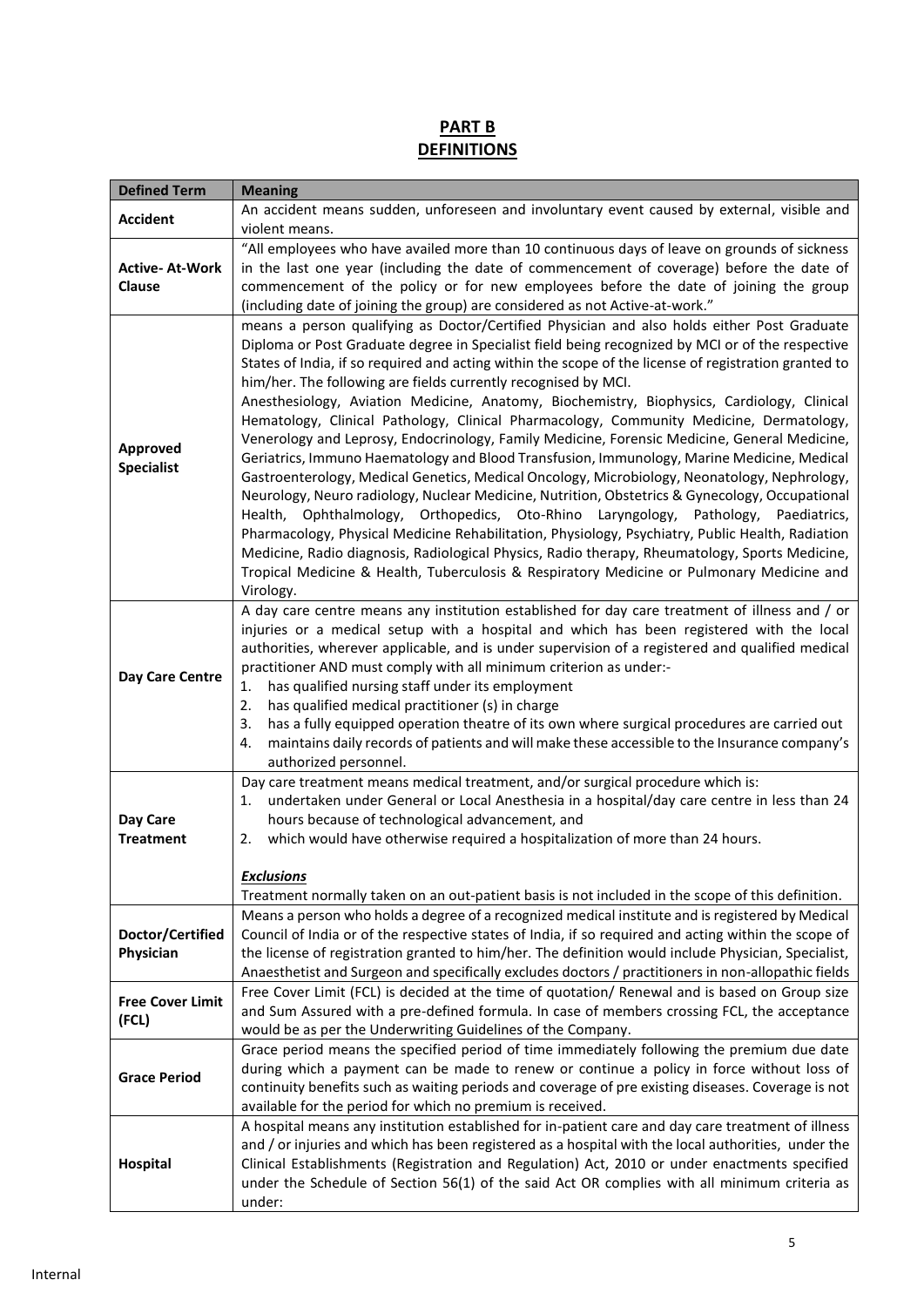|                                                            | has qualified nursing staff under its employment round the clock;<br>1.                                                                                                               |  |
|------------------------------------------------------------|---------------------------------------------------------------------------------------------------------------------------------------------------------------------------------------|--|
|                                                            | has at least 10 inpatient beds, in towns having a population of less than 10,00,000 and<br>2.                                                                                         |  |
|                                                            | atleast 15 inpatient beds in all other places                                                                                                                                         |  |
|                                                            | has qualified medical practitioner (s) in charge round the clock;<br>3.                                                                                                               |  |
|                                                            | has a fully equipped operation theatre of its own where surgical procedures are carried out<br>4.                                                                                     |  |
|                                                            | maintains daily records of patients and makes these accessible to the Insurance company's<br>5.<br>authorized personnel.                                                              |  |
|                                                            | Hospitalization means admission in a Hospital for a minimum period of 24 consecutive 'In-Patient                                                                                      |  |
|                                                            |                                                                                                                                                                                       |  |
| Hospitalization                                            | Care' hours except for specified procedures/ treatments, where such admission could be for a                                                                                          |  |
|                                                            | period of less than 24 consecutive hours<br>Illness means a sickness or a disease or pathological condition leading to the impairment of                                              |  |
|                                                            | normal physiological function and requires medical treatment.                                                                                                                         |  |
|                                                            |                                                                                                                                                                                       |  |
|                                                            | a. Acute condition - Acute condition is a disease, illness or injury that is likely to respond quickly                                                                                |  |
|                                                            | to treatment which aims to return the person to his or her state of health immediately before                                                                                         |  |
|                                                            | suffering the disease/illness/injury which leads to full recovery.                                                                                                                    |  |
|                                                            | b. Chronic condition - A chronic condition is defined as a disease, illness, or injury that has one or                                                                                |  |
| <b>Illness</b>                                             | more of the following characteristics:                                                                                                                                                |  |
|                                                            | it needs ongoing or long-term monitoring through consultations, examinations, check-ups,<br>٠                                                                                         |  |
|                                                            | and /or tests                                                                                                                                                                         |  |
|                                                            | it needs ongoing or long-term control or relief of symptoms<br>$\bullet$                                                                                                              |  |
|                                                            | it requires your rehabilitation or for you to be specially trained to cope with it<br>$\bullet$                                                                                       |  |
|                                                            | it continues indefinitely<br>$\bullet$                                                                                                                                                |  |
|                                                            | it recurs or is likely to recur.<br>٠                                                                                                                                                 |  |
|                                                            | Injury means accidental physical bodily harm excluding illness or disease solely and directly                                                                                         |  |
| <b>Injury</b>                                              | caused by external, violent, and visible and evident means which is verified and certified by a                                                                                       |  |
|                                                            | Medical Practitioner.                                                                                                                                                                 |  |
|                                                            | Medical Advice means any consultation or advice from a Medical Practitioner including the                                                                                             |  |
| <b>Medical Advice</b>                                      | issuance of any prescription or follow-up prescription.                                                                                                                               |  |
|                                                            | Medically necessary treatment means any treatment, tests, medication, or stay in hospital or part                                                                                     |  |
|                                                            | of a stay in hospital which                                                                                                                                                           |  |
| <b>Medically</b>                                           | - is required for the medical management of the illness or injury suffered by the insured;                                                                                            |  |
| <b>Necessary</b>                                           | - must not exceed the level of care necessary to provide safe, adequate and appropriate medical                                                                                       |  |
| care in scope, duration, or intensity;<br><b>Treatment</b> |                                                                                                                                                                                       |  |
|                                                            | - must have been prescribed by a medical practitioner,                                                                                                                                |  |
|                                                            | - must conform to the professional standards widely accepted in international medical practice                                                                                        |  |
|                                                            | or by the medical community in India.                                                                                                                                                 |  |
|                                                            | Medical practitioner means person who holds a valid registration from the Medical Council of any                                                                                      |  |
|                                                            | State or Medical Council of India or Council for Indian Medicine or for Homeopathy set up by the                                                                                      |  |
|                                                            | Government of India or a State Government and is thereby entitled to practice medicine within                                                                                         |  |
|                                                            | its jurisdiction; and is acting within its scope and jurisdiction of license.                                                                                                         |  |
|                                                            |                                                                                                                                                                                       |  |
| <b>Medical</b>                                             | The Medical practitioner should not be                                                                                                                                                |  |
| <b>Practitioner</b>                                        | The policyholder/insured person himself/herself; or<br>$\bullet$                                                                                                                      |  |
|                                                            | An authorised insurance intermediary (or related persons) involved with selling or servicing<br>٠                                                                                     |  |
|                                                            | the insurance contract in question; or                                                                                                                                                |  |
|                                                            | Employed by or under contractual engagement with the insurance company;<br>٠                                                                                                          |  |
|                                                            | Related to the policyholder/insured person by blood or marriage<br>٠                                                                                                                  |  |
|                                                            | Pre-existing Disease means any condition, ailment, injury or disease:                                                                                                                 |  |
|                                                            | a) That is/are diagnosed by a physician within 48 months prior to the effective date of the policy                                                                                    |  |
| <b>Pre-Existing</b>                                        | issued by the insurer or its reinstatement or                                                                                                                                         |  |
| <b>Disease</b>                                             | b) For which medical advice or treatment was recommended by, or received from, a physician<br>within 48 months prior to the effective date of the policy issued by the insurer or its |  |
|                                                            |                                                                                                                                                                                       |  |
|                                                            | reinstatement.                                                                                                                                                                        |  |
|                                                            | Qualified nurse means a person who holds a valid registration from the Nursing Council of India                                                                                       |  |
| <b>Qualified Nurse</b>                                     | or the Nursing Council of any state in India.                                                                                                                                         |  |
| Rider                                                      | Edelweiss Tokio Life - Group Critical Illness Rider issued by Us and appended to the Policy                                                                                           |  |
| <b>Rider Premium</b>                                       | The premium payable for the Rider as specified in the Schedule                                                                                                                        |  |
|                                                            |                                                                                                                                                                                       |  |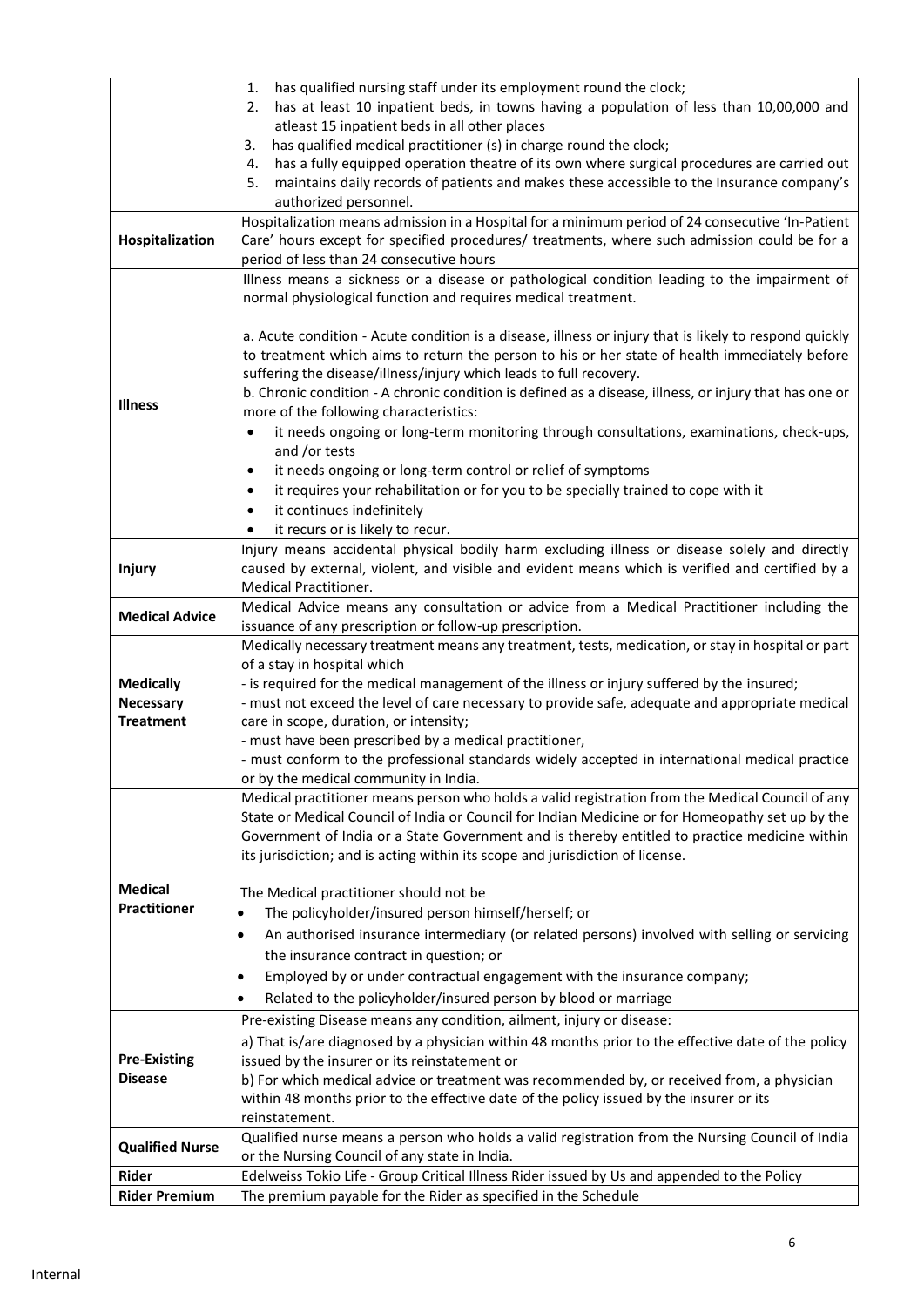| <b>Rider Sum</b><br><b>Assured</b>                | Sum Assured opted under the Rider as specified in the Schedule                                                                                                                                                                                                                                                                    |
|---------------------------------------------------|-----------------------------------------------------------------------------------------------------------------------------------------------------------------------------------------------------------------------------------------------------------------------------------------------------------------------------------|
| <b>Surgery or</b><br><b>Surgical</b><br>Procedure | Surgery or Surgical Procedure means manual and / or operative procedure (s) required for<br>treatment of an illness or injury, correction of deformities and defects, diagnosis and cure of<br>diseases, relief from suffering and prolongation of life, performed in a hospital or day care<br>centre by a medical practitioner. |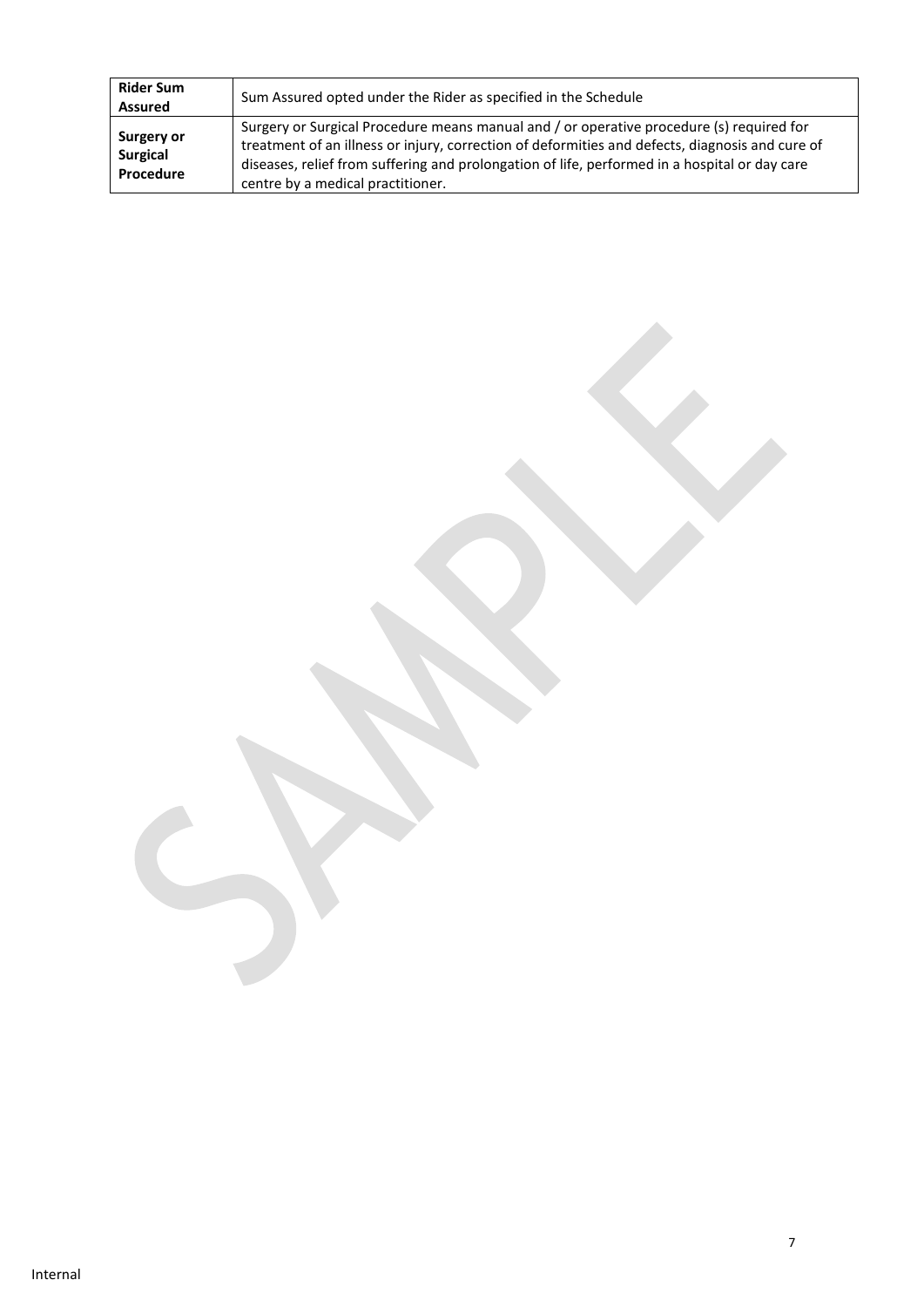# **PART C**

# **BENEFITS**

| <b>Eligible Conditions</b>        |                                                                                                                                                                                                                                                                                                                                                |  |  |
|-----------------------------------|------------------------------------------------------------------------------------------------------------------------------------------------------------------------------------------------------------------------------------------------------------------------------------------------------------------------------------------------|--|--|
|                                   | A person is eligible to become an Insured if he/she satisfies all the following criterias:                                                                                                                                                                                                                                                     |  |  |
| <b>Eligible</b><br><b>Members</b> | The person is a valid and existing member of the Group;<br>The person is not less than Age 18 and not more than Age 69 on the proposed Effective Date;<br>-ii)<br>The person is Your employee OR has taken a loan or other credit facility from You OR is Your<br>iii)<br>account holder OR holds membership of Your organization/association. |  |  |

# **Applicability of a Rider:**

If Rider Premium has been received and the Schedule specifies that a Rider is in force under the Base Policy, then the Rider is subject to the Terms and Conditions and any specific terms, conditions and exclusions of that Rider.

|     | <b>Benefit under the Rider</b>                       |                                                                                      |                                                                                                                 |  |
|-----|------------------------------------------------------|--------------------------------------------------------------------------------------|-----------------------------------------------------------------------------------------------------------------|--|
| 1.  | <b>Death Benefit</b>                                 |                                                                                      | <b>NIL</b>                                                                                                      |  |
|     | <b>Critical Illness Benefit</b>                      |                                                                                      |                                                                                                                 |  |
|     | When payable                                         |                                                                                      | Amount Payable                                                                                                  |  |
|     | If the Insured is diagnosed to be suffering from a   |                                                                                      | The Rider Sum Assured in lumpsum.                                                                               |  |
|     | Critical Illness listed below when the Policy and    |                                                                                      |                                                                                                                 |  |
|     | this Rider are in force AND the Insured survives for |                                                                                      |                                                                                                                 |  |
|     | at least 30 days following the confirmed date of     |                                                                                      |                                                                                                                 |  |
| 2.  | diagnosis, We will pay:                              |                                                                                      |                                                                                                                 |  |
|     |                                                      |                                                                                      | On payment of the Rider Sum Assured, the Rider will be terminated and cover under the Base Policy along with    |  |
|     |                                                      |                                                                                      | any other Riders, if opted will continue till the end of the term. You are required to pay the Premiums for the |  |
|     |                                                      | base policy and other Riders opted, if any.                                          |                                                                                                                 |  |
|     |                                                      |                                                                                      | Waiting Period: We will not be liable to make any payment under this Rider if the critical illness has occurred |  |
|     |                                                      | within 90 days from the date of issuance or the revival of the Rider.                |                                                                                                                 |  |
|     | <b>Critical Illness</b>                              |                                                                                      | <b>Description &amp; Conditions for applicability</b>                                                           |  |
|     |                                                      |                                                                                      | A malignant tumour characterised by the uncontrolled growth & spread of malignant cells                         |  |
|     |                                                      | with invasion & destruction of normal tissues. This diagnosis must be supported by   |                                                                                                                 |  |
|     |                                                      | histological evidence of malignancy. The term cancer includes leukemia, lymphoma and |                                                                                                                 |  |
|     |                                                      | sarcoma.                                                                             |                                                                                                                 |  |
|     |                                                      |                                                                                      |                                                                                                                 |  |
|     |                                                      | <b>Exclusions</b>                                                                    |                                                                                                                 |  |
|     |                                                      | The following are excluded: -                                                        |                                                                                                                 |  |
|     |                                                      | 1.                                                                                   | All tumors which are histologically described as carcinoma in situ, benign, pre-                                |  |
|     |                                                      |                                                                                      | malignant, borderline malignant, low malignant potential, neoplasm of unknown behavior,                         |  |
|     |                                                      |                                                                                      | or non-invasive, including but not limited to: Carcinoma in situ of breasts, Cervical dysplasia                 |  |
|     |                                                      | CIN-1, CIN -2 and CIN-3.                                                             |                                                                                                                 |  |
|     |                                                      | 2.                                                                                   | Any non-melanoma skin carcinoma unless there is evidence of metastases to                                       |  |
| (i) | Cancer of                                            | lymph nodes or beyond;                                                               |                                                                                                                 |  |
|     | Specified Severity                                   | 3.                                                                                   | Malignant melanoma that has not caused invasion beyond the epidermis;                                           |  |
|     |                                                      | 4.                                                                                   | All tumors of the prostate unless histologically classified as having a Gleason score                           |  |
|     |                                                      | greater than 6 or having progressed to at least clinical TNM classification T2N0M0   |                                                                                                                 |  |
|     |                                                      | 5.                                                                                   | All Thyroid cancers histologically classified as T1N0M0 (TNM Classification) or                                 |  |
|     |                                                      | below.                                                                               |                                                                                                                 |  |
|     |                                                      | 6.                                                                                   | Chronic lymphocytic leukaemia less than RAI stage 3                                                             |  |
|     |                                                      | 7.                                                                                   | Non-invasive papillary cancer of the bladder histologically described as TaNOMO or                              |  |
|     |                                                      | of a lesser classification                                                           |                                                                                                                 |  |
|     |                                                      |                                                                                      |                                                                                                                 |  |
|     |                                                      | 8.                                                                                   | All Gastro-Intestinal Stromal Tumors histologically classified as T1N0M0 (TNM                                   |  |
|     |                                                      |                                                                                      | Classification) or below and with mitotic count of less than or equal to 5/50 HPFs;                             |  |
|     |                                                      | 9.                                                                                   | All tumors in the presence of HIV infection.                                                                    |  |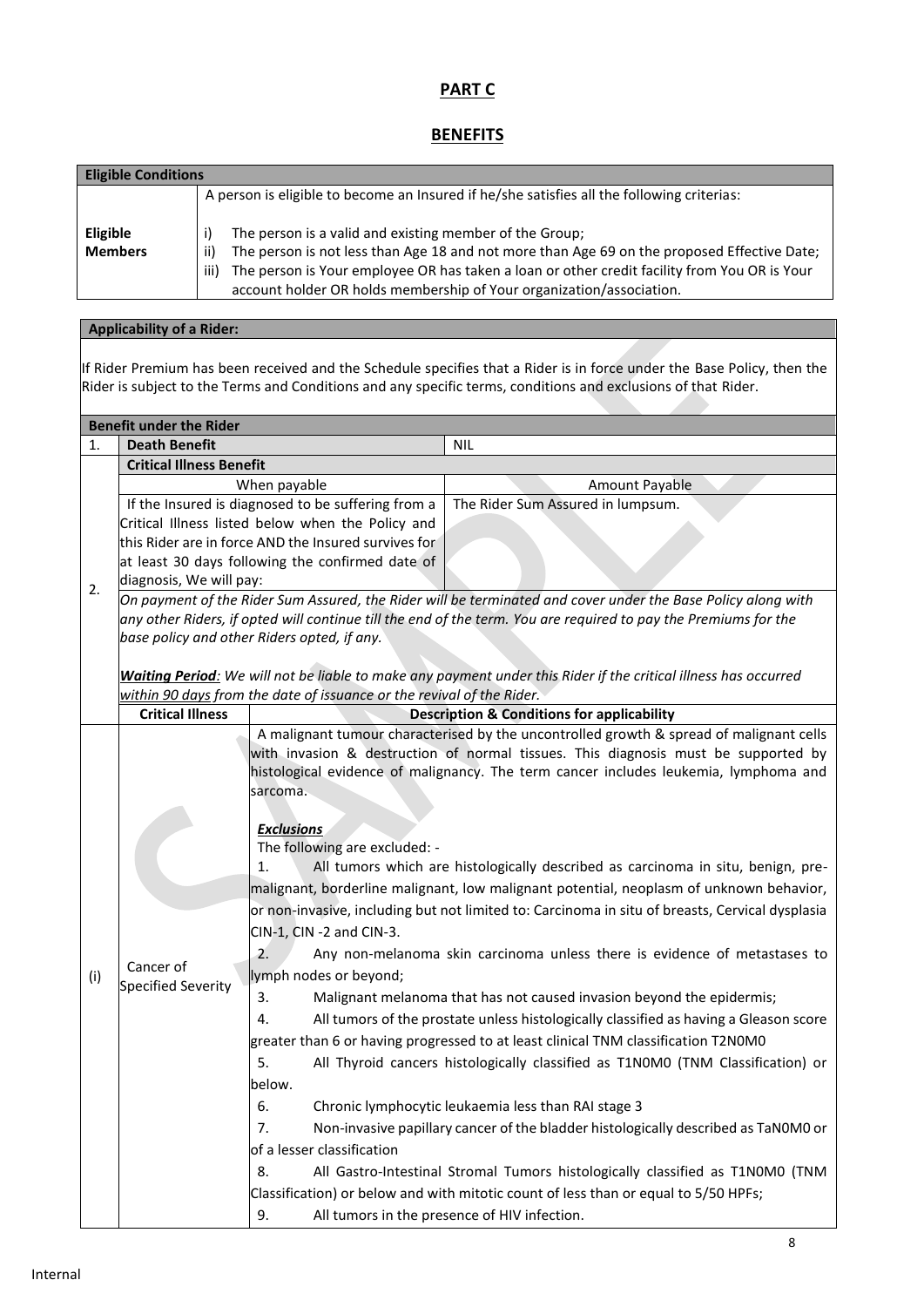|       |                                                                                   |                                                                                                                                                 | The actual undergoing of heart surgery to correct blockage or narrowing in one or more<br>coronary artery(s), by coronary artery bypass grafting done via a sternotomy (cutting<br>through the breast bone) or minimally invasive keyhole coronary artery bypass procedures. |  |
|-------|-----------------------------------------------------------------------------------|-------------------------------------------------------------------------------------------------------------------------------------------------|------------------------------------------------------------------------------------------------------------------------------------------------------------------------------------------------------------------------------------------------------------------------------|--|
| (ii)  | Open Chest CABG                                                                   | has to be confirmed by a cardiologist.                                                                                                          | The diagnosis must be supported by a coronary angiography and the realization of surgery                                                                                                                                                                                     |  |
|       |                                                                                   | The following are excluded:<br>1.                                                                                                               | Angioplasty and/or any other intra-arterial procedure                                                                                                                                                                                                                        |  |
|       |                                                                                   |                                                                                                                                                 | The first occurrence of heart attack or myocardial infarction which means the death of a                                                                                                                                                                                     |  |
|       |                                                                                   |                                                                                                                                                 | portion of the heart muscle as a result of inadequate blood supply to the relevant area.                                                                                                                                                                                     |  |
|       |                                                                                   | 1.                                                                                                                                              | The diagnosis for Myocardial Infarction should be evidenced by all of the following criteria:<br>A history of typical clinical symptoms consistent with the diagnosis of Acute                                                                                               |  |
|       | Myocardial                                                                        |                                                                                                                                                 | Myocardial Infarction (for e.g. typical chest pain)                                                                                                                                                                                                                          |  |
|       | infarction (First                                                                 | 2.<br>3.                                                                                                                                        | New characteristic electrocardiogram changes                                                                                                                                                                                                                                 |  |
| (iii) | <b>Heart Attack-of</b>                                                            | markers.                                                                                                                                        | Elevation of infarction specific enzymes, Troponins or other specific biochemical                                                                                                                                                                                            |  |
|       | specified severity)                                                               |                                                                                                                                                 |                                                                                                                                                                                                                                                                              |  |
|       |                                                                                   | <b>Exclusions</b>                                                                                                                               |                                                                                                                                                                                                                                                                              |  |
|       |                                                                                   | The following are excluded:                                                                                                                     |                                                                                                                                                                                                                                                                              |  |
|       |                                                                                   | 1.                                                                                                                                              | Other acute Coronary Syndromes                                                                                                                                                                                                                                               |  |
|       |                                                                                   | 2.                                                                                                                                              | Any type of angina pectoris.                                                                                                                                                                                                                                                 |  |
|       |                                                                                   | 3.                                                                                                                                              | A rise in cardiac biomarkers or Troponin T or I in absence of overt ischemic heart<br>disease OR following an intra-arterial cardiac procedure.                                                                                                                              |  |
|       | Kidney Failure                                                                    |                                                                                                                                                 | End stage renal disease presenting as chronic irreversible failure of both kidneys to                                                                                                                                                                                        |  |
|       | <b>Requiring Regular</b>                                                          |                                                                                                                                                 | function, as a result of which either regular renal dialysis (hemodialysis or peritoneal dialysis)                                                                                                                                                                           |  |
| (iv)  | <b>Dialysis</b>                                                                   |                                                                                                                                                 | is instituted or renal transplantation is carried out. Diagnosis has to be confirmed by a                                                                                                                                                                                    |  |
|       |                                                                                   | specialist medical practitioner.                                                                                                                |                                                                                                                                                                                                                                                                              |  |
|       |                                                                                   | The actual undergoing of a transplant of:                                                                                                       |                                                                                                                                                                                                                                                                              |  |
|       |                                                                                   | 1.                                                                                                                                              | One of the following human organs: heart, lung, liver, kidney, pancreas, that<br>resulted from irreversible end-stage failure of the relevant organ, or                                                                                                                      |  |
|       | Major Organ /                                                                     | 2.                                                                                                                                              | Human bone marrow using haematopoietic stem cells. The undergoing of a                                                                                                                                                                                                       |  |
|       | <b>Bone Marrow</b>                                                                |                                                                                                                                                 | transplant has to be confirmed by a specialist medical practitioner.                                                                                                                                                                                                         |  |
| (v)   | Transplant                                                                        |                                                                                                                                                 |                                                                                                                                                                                                                                                                              |  |
|       |                                                                                   | <b>Exclusions</b>                                                                                                                               |                                                                                                                                                                                                                                                                              |  |
|       |                                                                                   | The following are excluded:                                                                                                                     |                                                                                                                                                                                                                                                                              |  |
|       |                                                                                   | Other stem-cell transplants<br>1.                                                                                                               |                                                                                                                                                                                                                                                                              |  |
|       |                                                                                   | 2.<br>Where only islets of langerhans are transplanted<br>Any cerebrovascular incident producing permanent neurological sequelae. This includes |                                                                                                                                                                                                                                                                              |  |
|       | infarction of brain tissue, thrombosis in an intracranial vessel, haemorrhage and |                                                                                                                                                 |                                                                                                                                                                                                                                                                              |  |
|       |                                                                                   | embolisation from an extracranial source. Diagnosis has to be confirmed by a specialist                                                         |                                                                                                                                                                                                                                                                              |  |
|       |                                                                                   |                                                                                                                                                 | medical practitioner and evidenced by typical clinical symptoms as well as typical findings in                                                                                                                                                                               |  |
|       | <b>Stroke Resulting</b>                                                           | CT Scan or MRI of the brain. Evidence of permanent neurological deficit lasting for at least 3<br>months has to be produced.                    |                                                                                                                                                                                                                                                                              |  |
|       | in Permanent                                                                      |                                                                                                                                                 |                                                                                                                                                                                                                                                                              |  |
| (vi)  | Symptoms                                                                          | <b>Exclusions</b>                                                                                                                               |                                                                                                                                                                                                                                                                              |  |
|       |                                                                                   | The following are excluded:                                                                                                                     |                                                                                                                                                                                                                                                                              |  |
|       |                                                                                   | Transient ischemic attacks (TIA)<br>1.<br>Traumatic injury of the brain<br>2.                                                                   |                                                                                                                                                                                                                                                                              |  |
|       |                                                                                   |                                                                                                                                                 |                                                                                                                                                                                                                                                                              |  |
|       | 3.                                                                                |                                                                                                                                                 | Vascular disease affecting only the eye or optic nerve or vestibular functions.                                                                                                                                                                                              |  |
|       |                                                                                   | If the Insured member survives the term                                                                                                         | No Amount becomes payable                                                                                                                                                                                                                                                    |  |
| 3.    | of the Rider then                                                                 |                                                                                                                                                 |                                                                                                                                                                                                                                                                              |  |
|       | <b>Grace Period</b>                                                               |                                                                                                                                                 | Grace period will be same as the base plan to which this rider is                                                                                                                                                                                                            |  |
| 4     |                                                                                   |                                                                                                                                                 | attached.                                                                                                                                                                                                                                                                    |  |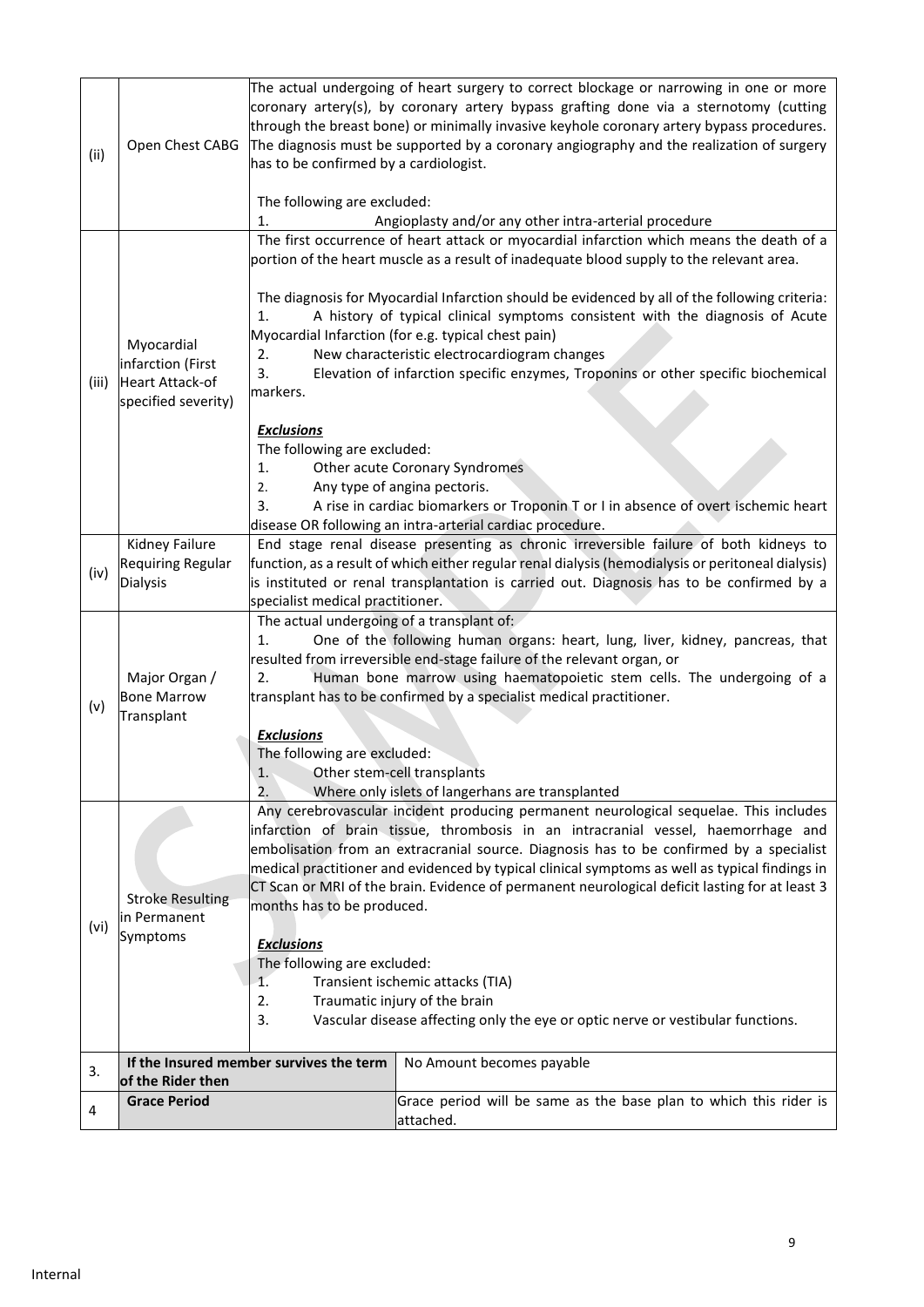#### **Spouse cover option**

- 1. An Insured's spouse may also be covered as an Insured under the rider if We have received Premium for the same and We have issued a Certificate of Insurance to the Insured member's spouse.
- 2. If the Insured member dies when the spouse cover option is in force under the Base Policy, then cover for the Insured member's spouse as an Insured under the Policy will continue to be in effect even after the Insured member's death till the end of base policy term.
- 3. If the Insured member ceases to be a member of the Group during the term of the base Policy, cover for the Insured member's spouse under the base Policy and all applicable Riders shall immediately and automatically terminate. If spouse cover is compulsory under Your scheme, then Premium for covering the Insured member's spouse as an Insured will be adjusted against the Premium required to be paid for new members of the Group.

### **Exclusions**

We will not be liable to make any payment under this Rider if the disability of the Insured Member is directly or indirectly due to or caused, occasioned, accelerated or aggravated by any of the following:

- Any Pre-Existing Disease
- Unreasonable failure to seek or follow medical advice.
- Living abroad (living outside India for more than 13 consecutive weeks in any 12 months). This exclusion does not apply if the Insured is medically examined and/or has undergone tests in India after the occurrence of the event, and is available for medical examination or other reasonable tests in India to confirm the occurrence of an insured event.
- War or hostilities (whether war be declared or not).
- Civil war, rebellion, revolution, civil unrest or riot.
- Participation in any armed force or peace keeping activities.
- An act of any person acting on their own or on behalf of or in connection with any group or organization to influence by force any group, corporation or government by terrorism, kidnapping or attempted kidnapping, attack, assault, or any other violent means.
- An intentional or self-inflicted act.
- Drug-taking other than under the direction of a qualified medical practitioner, abuse of alcohol or the taking of poison.
- Nuclear fusion, nuclear fission, nuclear waste or any radioactive or ionising radiation.
- Deliberate participation of the Inssured in an illegal or criminal act.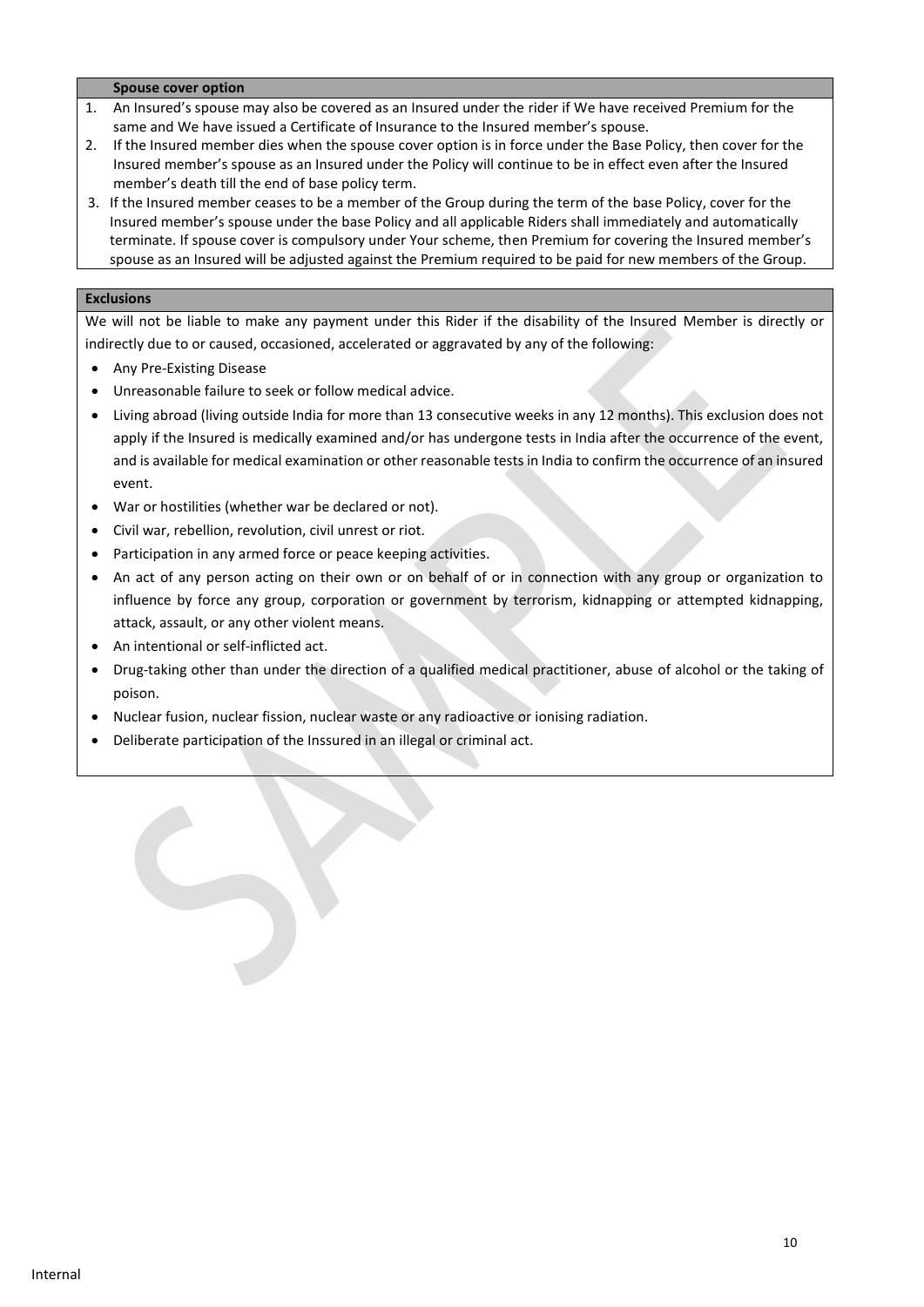### **PART D**

| <b>Surrender Benefit:</b> |                                           |                                                                    |  |
|---------------------------|-------------------------------------------|--------------------------------------------------------------------|--|
|                           | You may surrender the Policy by giving Us | No surrender value.                                                |  |
|                           | a written request provided that all due   |                                                                    |  |
|                           | Premium has been received by Us, then:    | In case of surrender of master policy, the Company shall give an   |  |
|                           |                                           | option to individual members of the group, on such surrender, to   |  |
|                           |                                           | continue as an individual Policy and the Company shall continue to |  |
|                           |                                           | be responsible to serve such members till their coverage is        |  |
|                           |                                           | terminated.                                                        |  |

# **Revival**

If you have discontinued paying the Premium under the Base Policy and the Rider, then the Rider will automatically lapse along with the Base Policy and it can be revived only in accordance with the terms of the base Policy to which the Rider is attached.

If you have discontinued paying only the Rider premium, the Rider will automatically lapse and the Rider cannot be revived in future.

#### **Free Look**

If you are not satisfied with the terms and conditions of the policy, then you can return the policy within 15 days of receiving your policy and period of 30 days in case of electronic policies and policies obtained through distance mode stating the reason for your objection. The Premium paid will be refunded after deducting proportionate risk premium for the period on cover, stamp duty charges and cost of medical expenses.

### **Specific Rider Terms & Conditions**

- 1. The benefits under a Rider which is in force shall be available for Rider Term specified in the Schedule
- 2. Termination of the Rider: The Rider shall terminate immediately and automatically on the occurrence of the earliest of the following:
- (i) The Insured member's death;
- (ii) On Payment of Benefits under this Rider;
- (iii) The Member ceases to be an eligible member of the group;
- (iv) The expiry of the Rider Term;
- (v) The Base Policy being surrendered, terminated, or discontinued.
- (vi) The Rider being surrendered, terminated or discontinued separately.

3. This Rider Contract shall be governed by the general terms and conditions of the Base Policy.

### **Premium adjustment for Members leaving/joining the Group**

- **Members Joining the Group:** Pro-rata Premium for the remaining rider term based on rate charged to the Group will be collected.
- **Members exiting the Group:** Pro-rata Premium for the remaining rider term based on rate charged to the Group will be refunded provided no benefit has been paid for the insured member under this rider.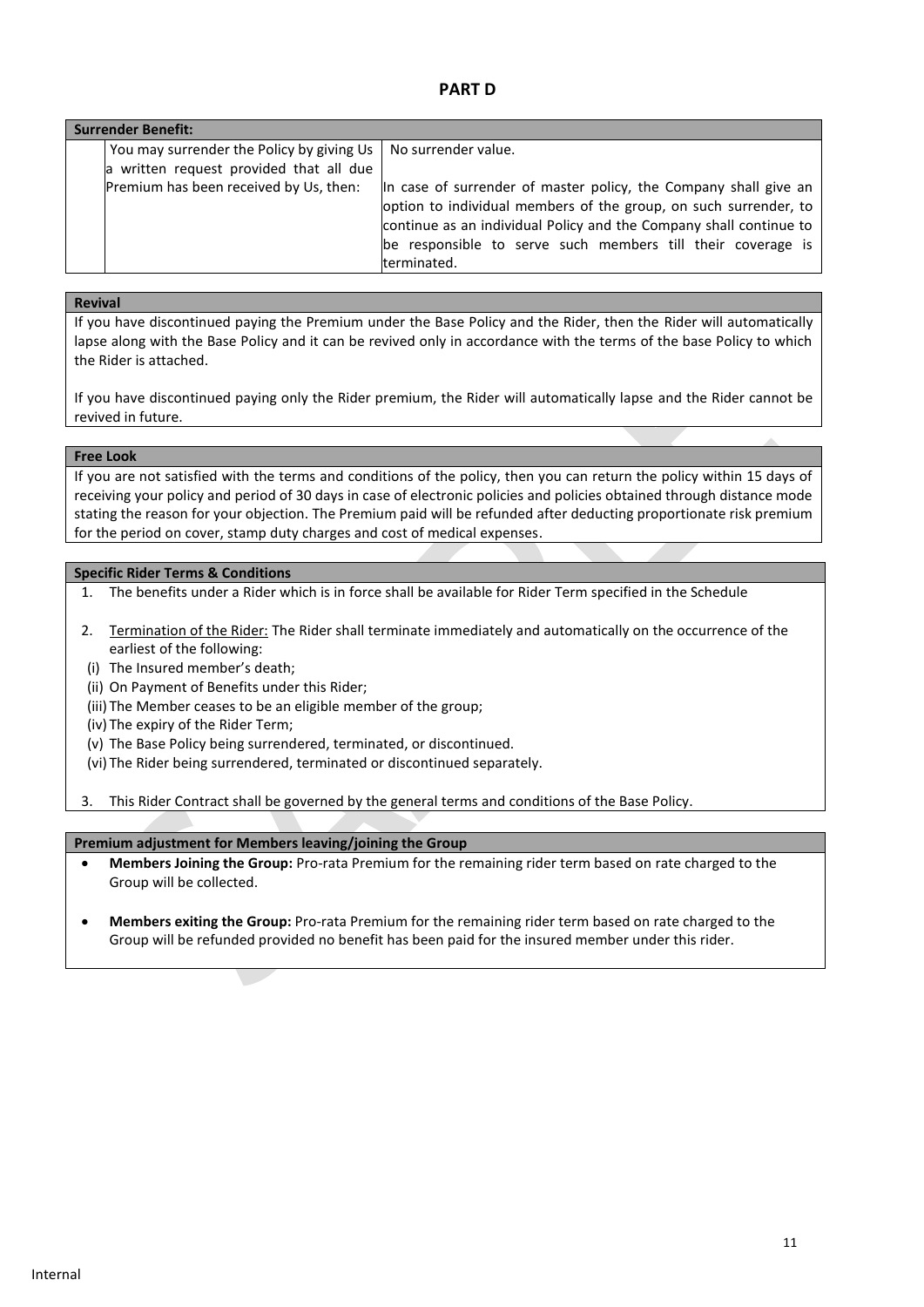# **PART – E**

Not Applicable.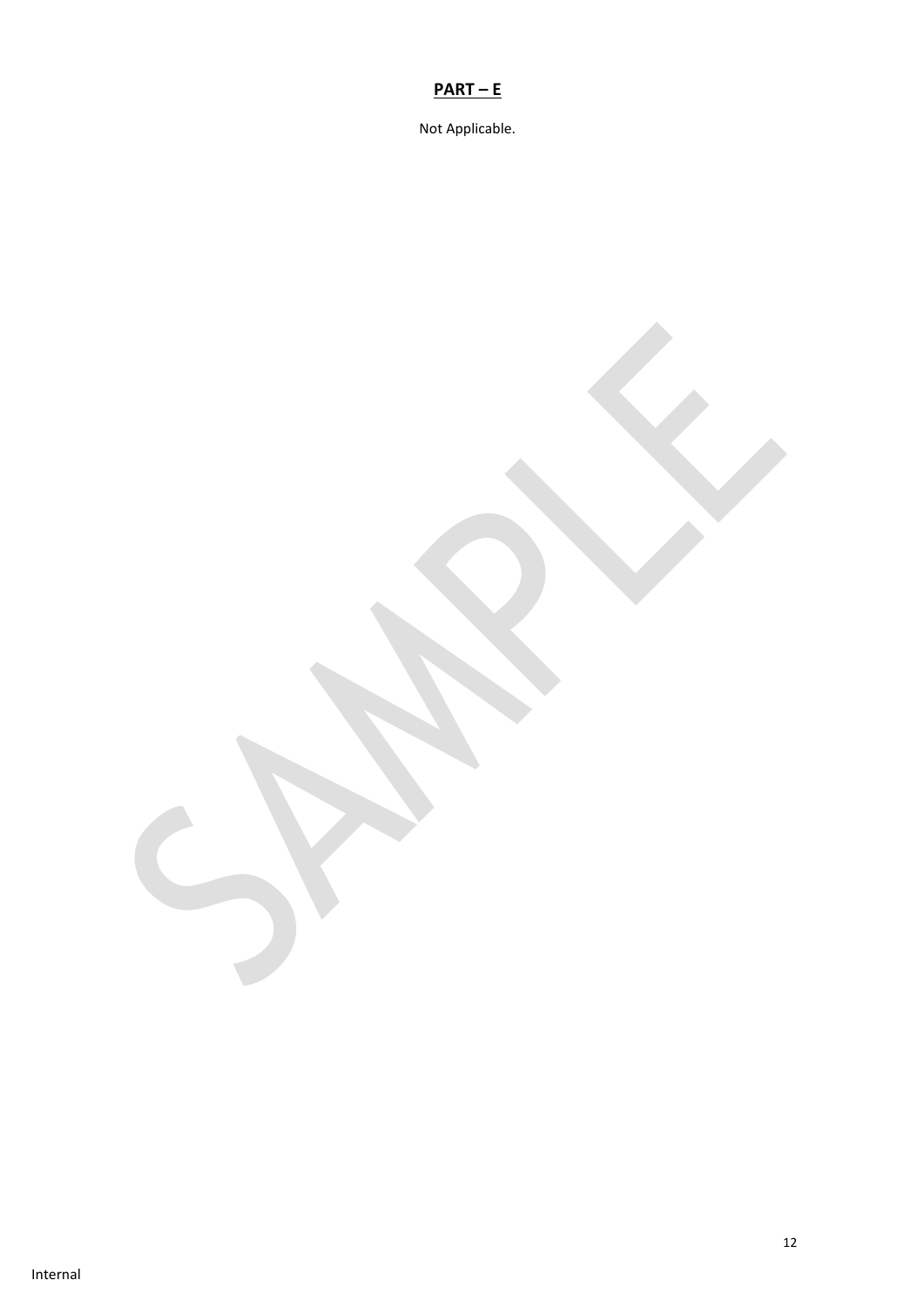# **PART – F**

# **GENERAL TERMS AND CONDITIONS**

All the general Terms and conditions like Claim Procedure, Nomination, Assignment, Validity/ Non-disclosure, etc will be same as mentioned in the policy contract of Base Plan to which this Rider is appended to.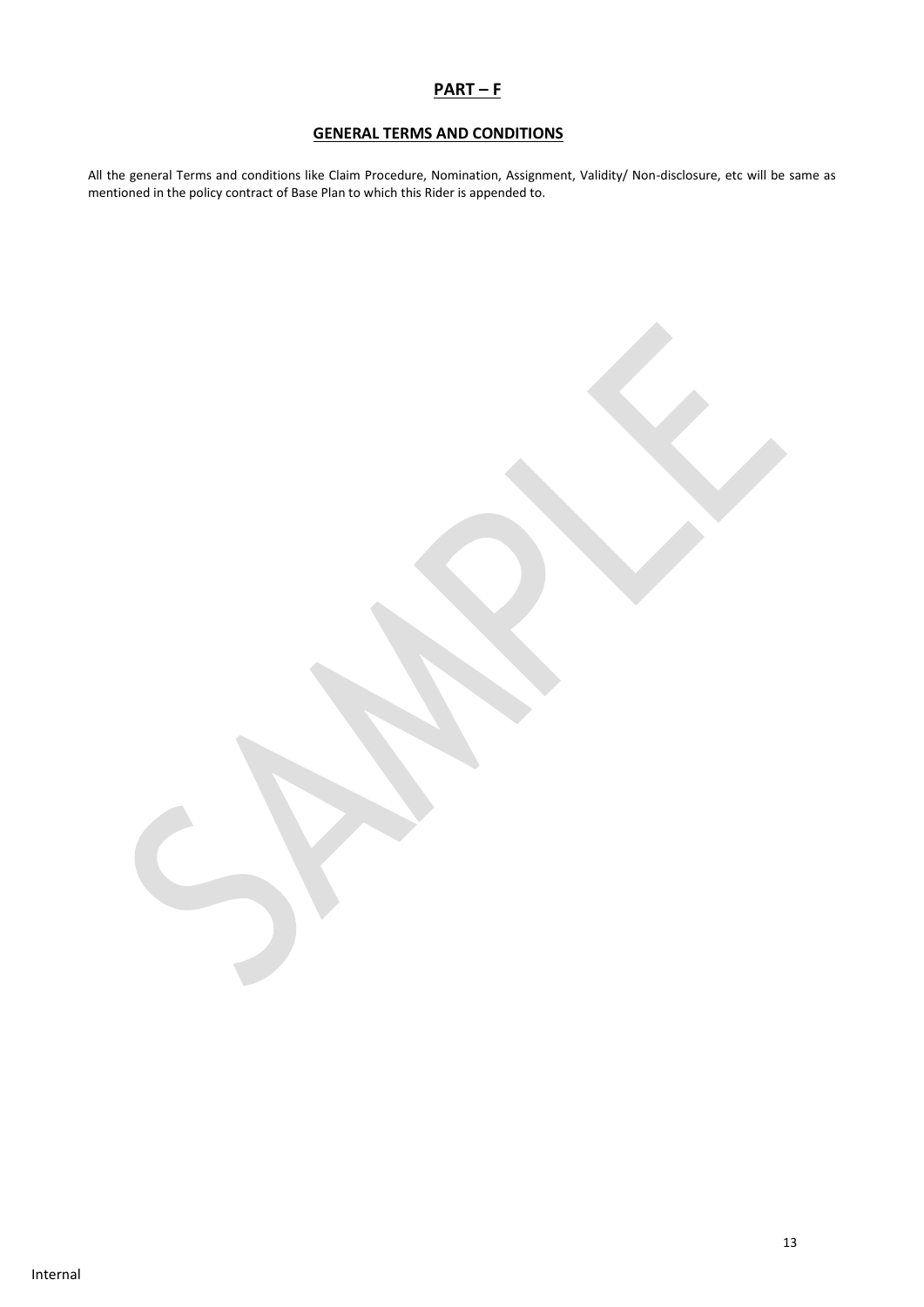# **PART – G**

**Grievance Redressal Mechanism:** We have established a Grievance Redressal Mechanism to assist in the resolution of any complaint, grievance or dispute in respect of the Policy. You are requested to submit your written complaint at any of the below mentioned touch points:

### **Step 1:**

- Toll free customer care number: 1-800-2121-212 (9:00 am to 9:00 pm, 7 days a week).
- Email us at: complaints@edelweisstokio.in [/ care@edelweisstokio.in](mailto:care@edelweisstokio.in)
- Write to us at: Customer Care, Edelweiss Tokio Life Insurance Company Ltd, 6<sup>th</sup> Floor, Tower 3, Wing 'B', Kohinoor City, Kirol Road, Kurla (W), Mumbai – 400070.
- You can lodge your grievance/complaint at any of our branches/offices

### **Step 2:**

If you do not receive any resolution to your complaint within a period of 2 weeks or if the response is not as per your expectations, please feel free to contact our Grievance Redressal Officer, at any of the below touch points:

- +91-22-71013322 (Between 10 am to 7 pm on Monday to Friday, except public holidays).
- [GRO@edelweisstokio.in](mailto:GRO@edelweisstokio.in)
- Write to us at: Customer Care, Edelweiss Tokio Life Insurance Company Limited, 6<sup>th</sup> Floor, Tower 3, Wing 'B', Kohinoor City, Kirol Road, Kurla (W), Mumbai 400070.

### **Step 3:**

If you are not satisfied with the response of the GRO or do not receive a response from us within 14 days, you may approach the Grievance Cell of Insurance Regulatory and Development Authority of India (IRDAI'') on the following contact details:

- IRDAI Grievance Call Centre (IGCC) Toll free No: 155255
- Email ID: complaints@irda.gov.in
- Register online at: http://www.igms.irda.gov.in/

Address for communication for complaints by fax/paper: Consumer Affairs Department Insurance Regulatory and Development Authority of India Sy. No. 115/1 Financial District Nanakramguda Gachibowli Hyderabad – 500 032, Telangana Fax No: 91- 40 – 20204000

If the complaint/grievance has still not been resolved you may at any time approach the Office of the Insurance Ombudsman established by the Central Government of India as per Rule 13 and 14 of the Insurance Ombudsman Rules, 2017 ('Insurance Ombudsman Rules').

Powers of Insurance Ombudsman under Rule 13 of the Insurance Ombudsman Rules:

The Ombudsman shall receive and consider the following complaints or disputes relating to:

- a. delay in settlement of claims, beyond the time specified in the regulations, framed under Insurance Regulatory and Development Authority of India Act, 1999;
- b. any partial or total repudiation of claims by the Company;
- c. disputes over premium paid or payable in terms of insurance policy;
- d. misrepresentation of policy terms and conditions at any time in the Policy document or policy contract;
- e. legal construction of insurance policies in so far as the dispute relates to claim;
- f. policy servicing related grievances against the Company and their agents and intermediaries;
- g. issuance of life insurance policy including health insurance policy which is not in conformity with the proposal form submitted by the proposer;
- h. non-issuance of insurance policy after receipt of premium in life insurance including health insurance; and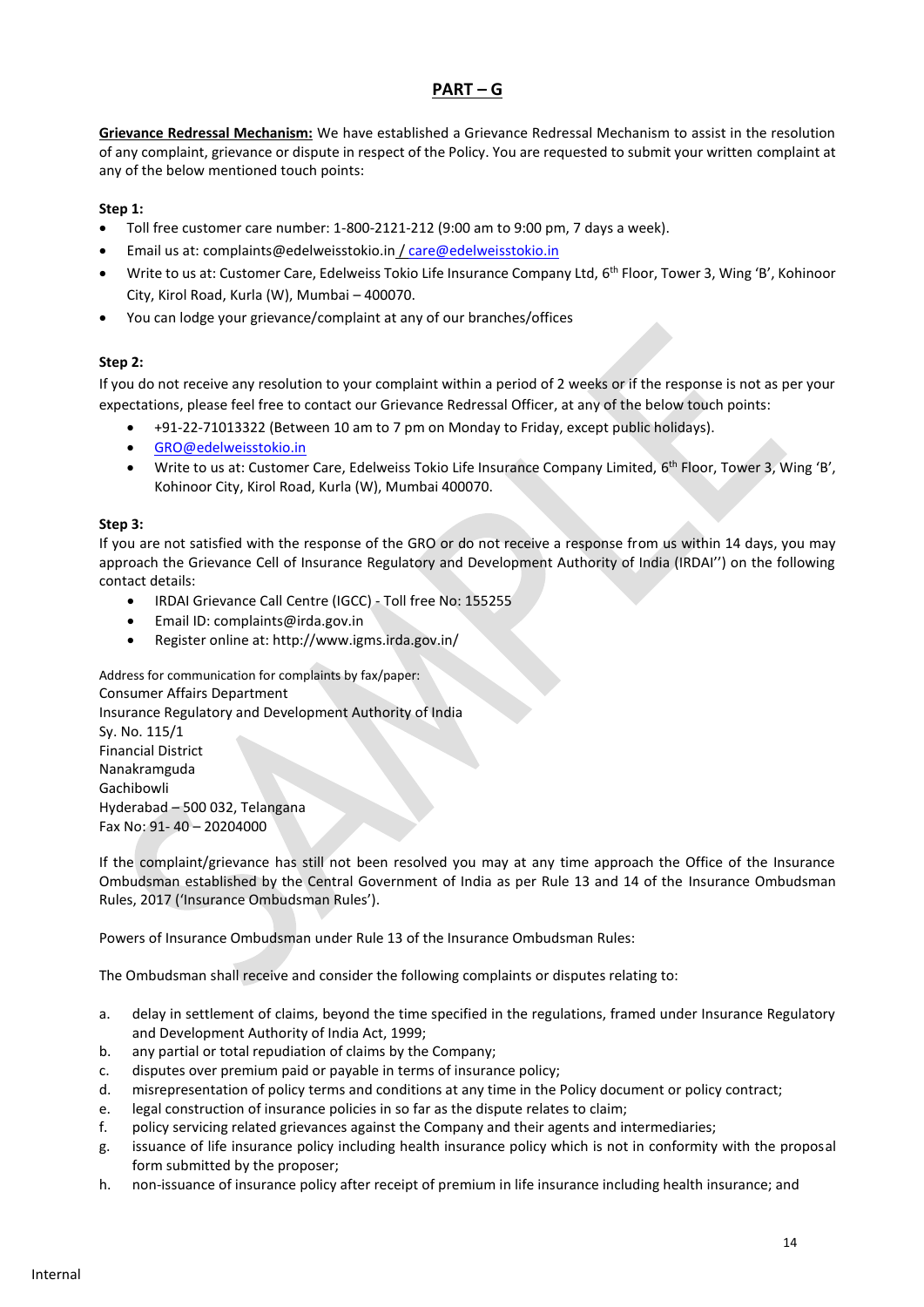i. any other matter resulting from the violation of provisions of the Insurance Act, 1938 or the regulations, circulars, guidelines or instructions issued by the IRDAI from time to time or the terms and conditions of the policy contract, in so far as they relate to issues mentioned at clauses (a) to (f) as mentioned above.

Manner in which complaint is to be made in accordance with Rule 14 of the Insurance Ombudsman Rules:

- 1. Any person who has a grievance against the Insurer/Company/Us, may himself or through his legal heirs make a complaint in writing to the Ombudsman within whose territorial jurisdiction the branch or office of the Company, complaint against or the residential address or place of residence of the complainant is located.
- 2. The complaint shall be in writing duly signed by the complainant or through his legal heirs, nominee or assignee and shall state clearly the name and address of the complainant, the name of the branch or office of the insurer against which the complaint is made, the fact giving rise to complaint, supported by documents, the nature and extent of the loss caused to the complainant and the relief sought from the Ombudsman.
- 3. No complaint to the Insurance Ombudsman shall lie unless:

(a) the complainant makes a written representation to the Company named in the complaint and—

- i. either the Company had rejected the complaint; or
- ii. the complainant had not received any reply within a period of one month after the Company received the complainant's representation; or
- iii. the complainant is not satisfied with the reply given to him by the Company;

(b) The complaint is made within one year—

- i. after the order of the Company rejecting the representation is received; or
- ii. after receipt of decision of the Company which is not to the satisfaction of the complainant;
- iii. after expiry of a period of one month from the date of sending the written representation to the Company if the Company named in the complaint fails to furnish reply to the complainant.
- 4. The Insurance Ombudsman shall be empowered to condone the delay in filing a complaint as mentioned above under (3) (b), as he may consider necessary, after calling for objections of the Company against the proposed condonation and after recording reasons for condoning the delay and in case the delay is condoned, the date of condonation of delay shall be deemed to be the date of filing of the complaint, for further proceedings under the Insurance Ombudsman Rules.
- 5. No complaint before the Insurance Ombudsman shall be maintainable on the same subject matter on which proceedings are pending before or disposed of by any court or consumer forum or arbitrator.

If the complaint/grievance has still not been resolved You may any time approach the office of the Insurance Ombudsman established by the Central Government of India. The list of the Ombudsman with their addresses has been given below:

| Office of the Insurance Ombudsman,       | Office of the Insurance Ombudsman,                      |
|------------------------------------------|---------------------------------------------------------|
| Jeevan Prakash Building, 6th floor,      | 2nd Floor, Janak Vihar Complex,                         |
| Tilak Marg, Relief Road,                 | 6, Malviya Nagar, Opp. Airtel Office, Near New Market,  |
| AHMEDABAD-380 001.                       | BHOPAL-462 003.                                         |
| Tel.: 079-25501201/02/05/06              | Tel.:- 0755-2769201/9202                                |
| Fax: 079-27546142                        | Fax: 0755-2769203                                       |
| Email: bimalokpal.ahmedabad@ecoi.co.in   | Email: bimalokpal.bhopal@ecoi.co.in                     |
| Office of the Insurance Ombudsman        | Office of the Insurance Ombudsman,                      |
| 62, Forest Park,                         | SCO No.101-103, 2nd Floor, Batra Building, Sector 17-D, |
| BHUBANESHWAR-751 009.                    | CHANDIGARH-160 017.                                     |
| Tel.: 0674-2596455/2596461               | Tel.: 0172-2706196/2706468                              |
| Fax: 0674-2596429                        | Fax: 0172-2708274                                       |
| Email: bimalokpal.bhubaneswar@ecoi.co.in | Email: bimalokpal.chandigarh@ecoi.co.in                 |
|                                          |                                                         |
| Office of the Insurance Ombudsman,       | Office of the Insurance Ombudsman,                      |
| Fathima Akhtar Court, 4th Floor, 453     | 2/2 A, Universal Insurance Bldg., Asaf Ali Road,        |
| Anna Salai, Teynampet,                   | NEW DELHI-110 002.                                      |
| CHENNAI-600 018.                         | Tel.: 011-23239633 / 23237532                           |
| Tel.: 044-24333668/24335284              | Fax: 011-23230858                                       |
| Fax: 044-24333664                        | Email: bimalokpal.delhi@ecoi.co.in                      |
| Email: bimalokpal.chennai@ecoi.co.in     |                                                         |